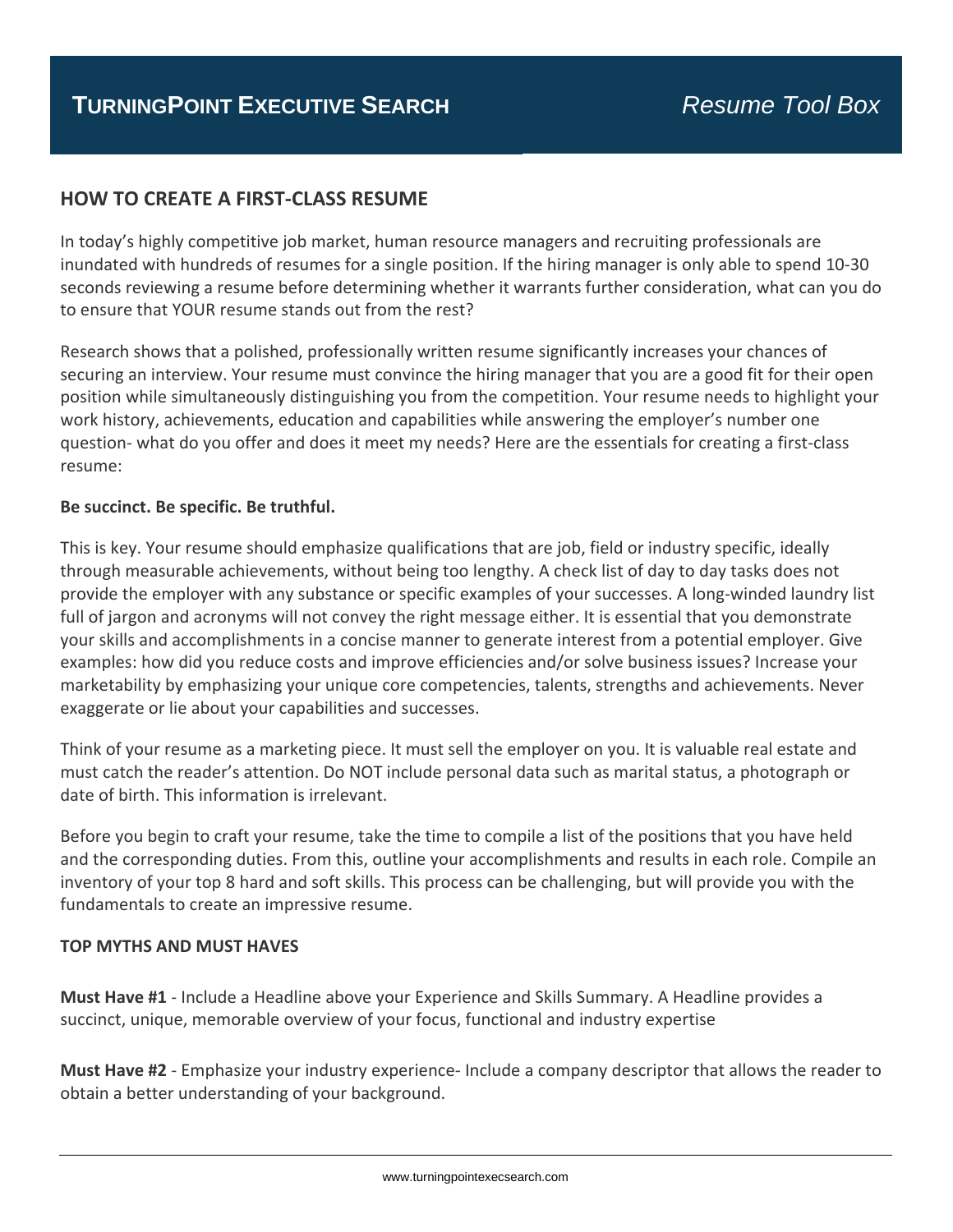# **TURNINGPOINT EXECUTIVE SEARCH** *Resume Tool Box*

**Must Have #3** ‐ Emphasize your Skills‐ Enhance your bulleted job description by using action words such as "Charged with", "Proven performer in", "Successful history of", "Drove", "Championed", etc.

**Must Have #4** ‐ List all the titles you held within a company‐ Demonstrate your career progression and success by promulgating all of your titles within a company.

**Must Have #5** ‐ Include a Reason For Leaving‐ If your last 3 ‐ 5 positions were less than 1 year, providing information about the reason for your moves will help alleviate questions. Include a simple clause under the position.

**Must Have #6** ‐ Use consistent fonts & sizes‐ More than ever, it is essential that your resume is well laid‐out and that it is pleasing to the eye! The layout, fonts and sizes are extremely important in creating that overall impression. Be consistent and provide some visual interest to the page. This can be achieved in many ways: placing a line under your name and contact information; centering headers; using bold for your company name or title. Search the internet for good examples and templates, some to consider are Microsoft, Monster, Career Perfect, and Google Docs.

**Must Have #7** ‐ USE SPELL CHECK – TWICE! ‐ Ask at least two people to review your resume for grammar, spelling and content.

**Myth #1** ‐ A resume must be one page‐ At one time this was the preferred length, however, this is no longer the case. Two pages is perfectly acceptable, three if absolutely necessary. Do not try and use every inch of the space. Don't pad it with unnecessary information. Make sure you leave margins (this is a great space for the interviewer to write notes). Your name, contact information, and the page number should appear on every piece of paper.

**Myth #2** ‐ A resume should include an Objective ‐ Everyone has the same basic objective, so replace this valuable real estate with a Skills Summary ‐ 6‐9 bullet points in 2‐3 columns that highlight your unique skills & talents.

**Myth #3** ‐ "References available on Request"‐ There is no need to include this, it's a given.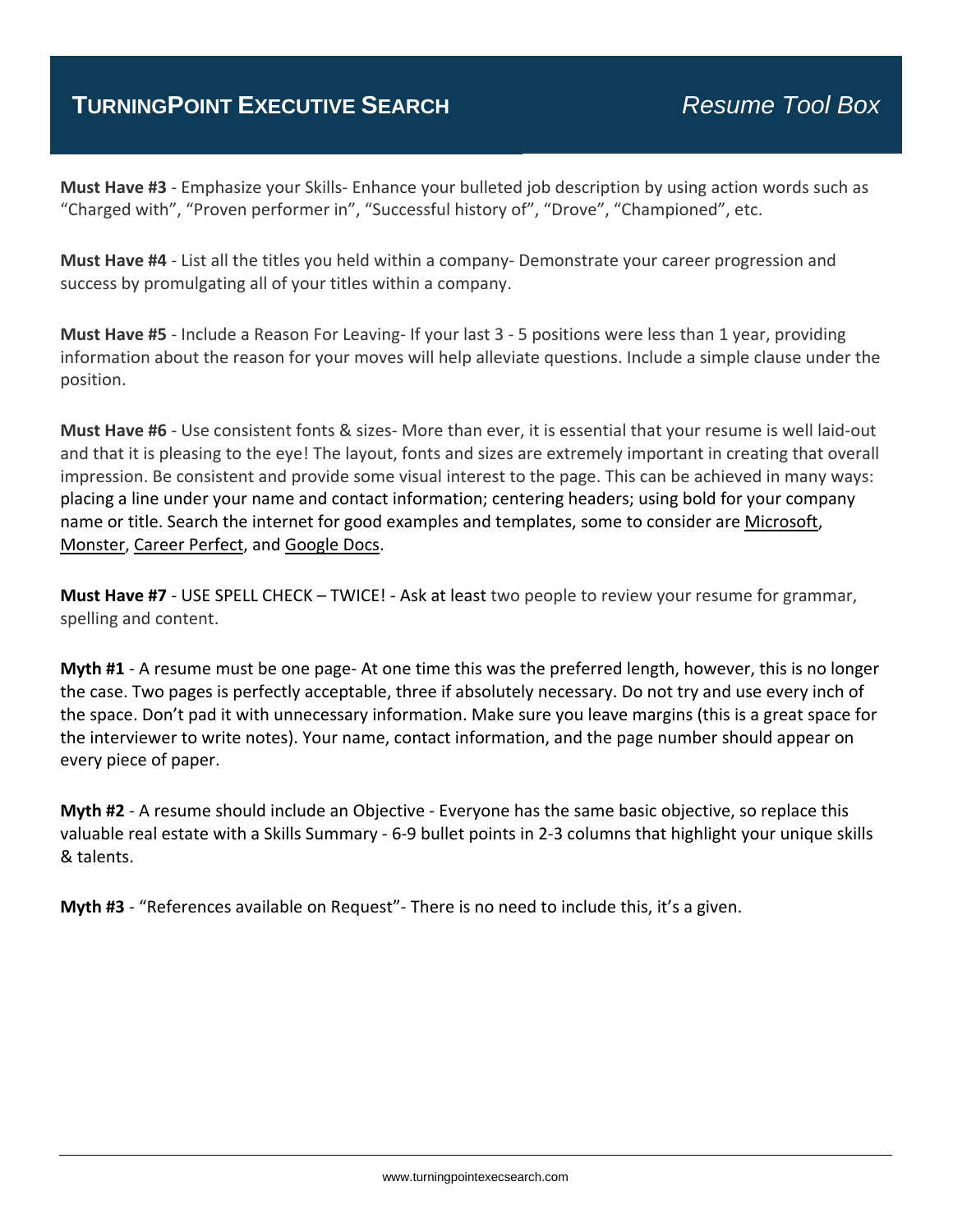# **CANDIDATE**

# **GLOBAL MARKETING & SALES LEADER**

Accomplished senior executive with over 20 years of experience providing leadership and direction in marketing, sales and operations with extensive P&L responsibility

A successful history of turning around underperforming business units, managing worldwide sales quotas and directing all aspects of marketing, including strategic product and company branding

A natural ability to take complex business challenges and turn them into actionable objectives

#### **SUMMARY OF QUALIFICATIONS**

Global Marketing & Sales Process Improvement & Program Personnel Development Management Proven Cross-Functional Management Management Product Life Cycle Management · International P&L Administration **Expertise** Start-Up & Mature Business " Customer, Competitive & Market • Media, Communications & Public **Trend Analysis Relations** Management

**PROFESSIONAL EXPERIENCE** 

#### ABC Company, San Diego, California Brief 1-line company description

#### **Chief Marketing Officer**

- Hired to build and oversee marketing team and sales operations which provide marketing leadership and M. direction, coordination of sales activities, ongoing support and account management to retail customers, and assistance to retailers in establishing end-consumer marketing and awareness campaign
- Drive ongoing development and day-to-day execution of the company's marketing plan translating changing m market dynamics into actionable brand strategy to enhance company and product positioning; develop international and corporate business to business strategies for the company's product
- Direct customer service; developed service monitoring processes to ensure client retention service to support 置 department and ensure the third party support provider delivers to business performance metrics
- Generate new and advance existing business relationships; manage major retail accounts to ensure achievement  $\blacksquare$ of triple digital growth projections
- Accountable for company's media and industry relations, communications, advertising, and interactive programs  $\overline{\mathbf{a}}$
- $\mathbf{u}$ Administer market research and analysis; supervise the management and research teams on product development
- Manage budgets, financial reporting and scheduling across multiple departments; established effective metrics,  $\blacksquare$ business processes, performance reviews and forecasting
- Established policies and best practices; track improvements and prepared progress reports for executive team  $\mathbf{u}$ and Board of Directors

#### XYZ INC., San Diego, California

Brief 1-line company description

#### **General Manager**

- Assumed Full P&L responsibility; realigned the organization and developed 5 year business plan to enable ш improved performance and ensured successful merger
- Assumed interim CEO role and duties per the request of board upon CEO departure  $\mathbf{u}$
- Reviewed companies cost structure reducing head count and removed unprofitable business segments g,

Date - Date

Date - Date